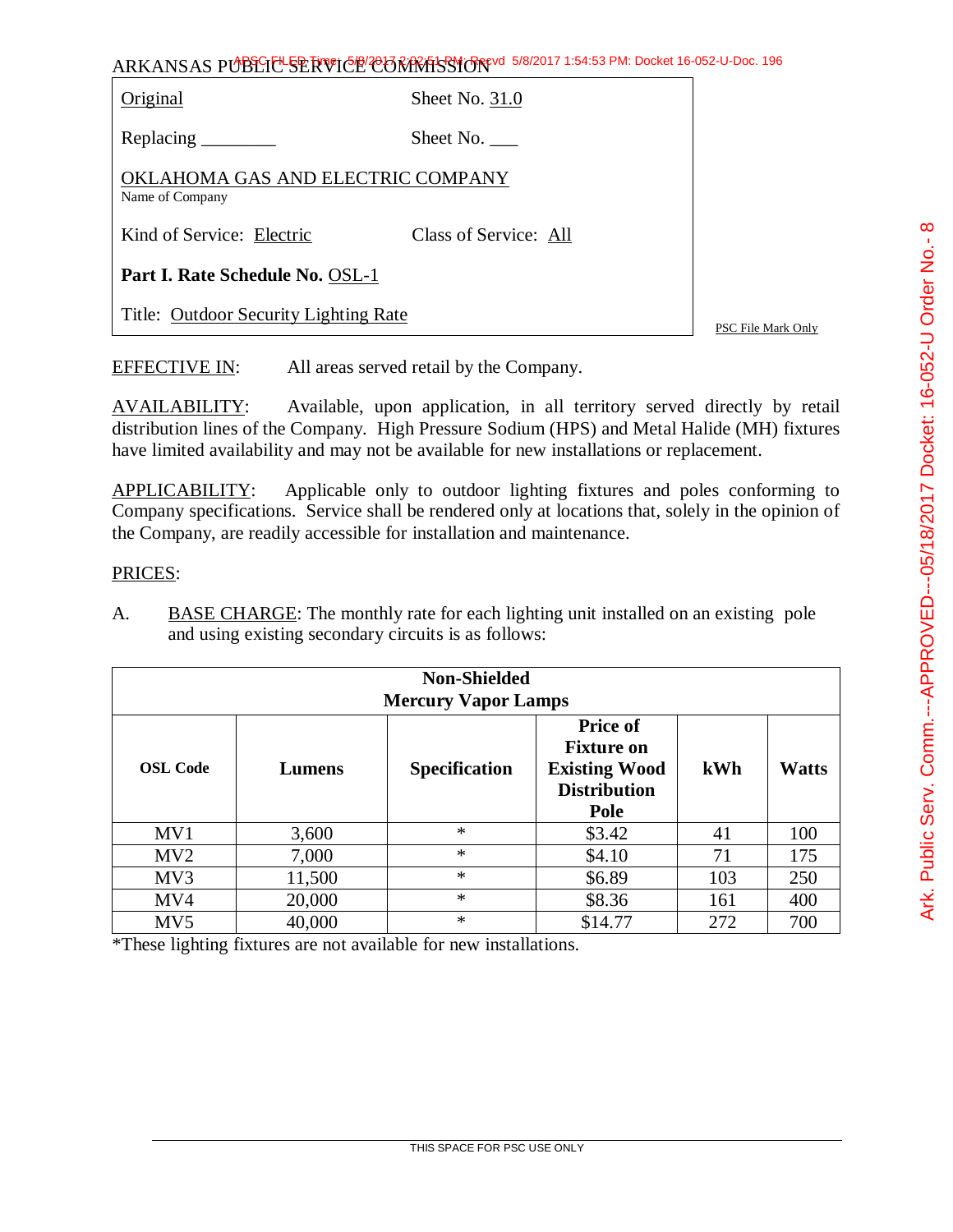Original Sheet No. 31.1

Replacing \_\_\_\_\_\_\_\_\_ Sheet No. \_\_\_

OKLAHOMA GAS AND ELECTRIC COMPANY Name of Company

Kind of Service: Electric Class of Service: All

**Part I. Rate Schedule No.** OSL-1

Title: Outdoor Security Lighting Rate

PSC File Mark Only

|                 | <b>Non-Shielded</b><br><b>High Pressure Sodium</b> |               |                                                                                             |     |              |  |
|-----------------|----------------------------------------------------|---------------|---------------------------------------------------------------------------------------------|-----|--------------|--|
| <b>OSL Code</b> | Lumens                                             | Specification | <b>Price of</b><br><b>Fixture on</b><br><b>Existing Wood</b><br><b>Distribution</b><br>Pole | kWh | <b>Watts</b> |  |
| HP1             | 4,000                                              | $\ast$        | \$3.76                                                                                      | 21  | 50           |  |
| HP2N            | 9,500                                              | <b>NEMA</b>   | \$4.37                                                                                      | 41  | 100          |  |
| HP2             | 9,500                                              | Cobra         | \$6.87                                                                                      | 41  | 100          |  |
| HP3             | 9,500                                              | Directional   | \$7.62                                                                                      | 41  | 100          |  |
| HP4             | 15,500                                             | Cobra         | \$6.70                                                                                      | 71  | 150          |  |
| HP <sub>5</sub> | 25,000                                             | Cobra         | \$7.30                                                                                      | 107 | 250          |  |
| HP <sub>6</sub> | 25,000                                             | Directional   | \$11.80                                                                                     | 107 | 250          |  |
| HP7             | 50,000                                             | Cobra         | \$12.48                                                                                     | 169 | 400          |  |
| HP <sub>8</sub> | 50,000                                             | Directional   | \$15.38                                                                                     | 169 | 400          |  |
| HP <sub>9</sub> | 140,000                                            | Cobra         | \$27.82                                                                                     | 396 | 1,000        |  |

\*These lighting fixtures are not available for new installations.

|                 | <b>Non-Shielded</b><br><b>Metal Halide Lamps</b> |                      |                                                                         |     |              |
|-----------------|--------------------------------------------------|----------------------|-------------------------------------------------------------------------|-----|--------------|
| <b>OSL Code</b> | Lumens                                           | <b>Specification</b> | <b>Price of Fixture</b><br>on Existing Wood<br><b>Distribution Pole</b> | kWh | <b>Watts</b> |
| MH <sub>1</sub> | 14,000                                           | Cobra                | \$8.70                                                                  | 71  | 150          |
| MH <sub>2</sub> | 14,000                                           | Decorative           | \$14.35                                                                 | 71  | 150          |
| MH <sub>3</sub> | 14,000                                           | Directional          | \$12.60                                                                 | 71  | 150          |
| MH <sub>4</sub> | 21,000                                           | Cobra                | \$12.70                                                                 | 105 | 250          |
| MH <sub>5</sub> | 21,000                                           | Decorative           | \$16.50                                                                 | 105 | 250          |
| MH6             | 36,000                                           | Cobra                | \$13.95                                                                 | 158 | 400          |
| MH7             | 36,000                                           | Directional          | \$17.45                                                                 | 158 | 400          |
| MH <sub>8</sub> | 100,000                                          | Cobra                | \$21.52                                                                 | 394 | 1,000        |
| MH <sub>9</sub> | 100,000                                          | Directional          | \$20.87                                                                 | 394 | 1,000        |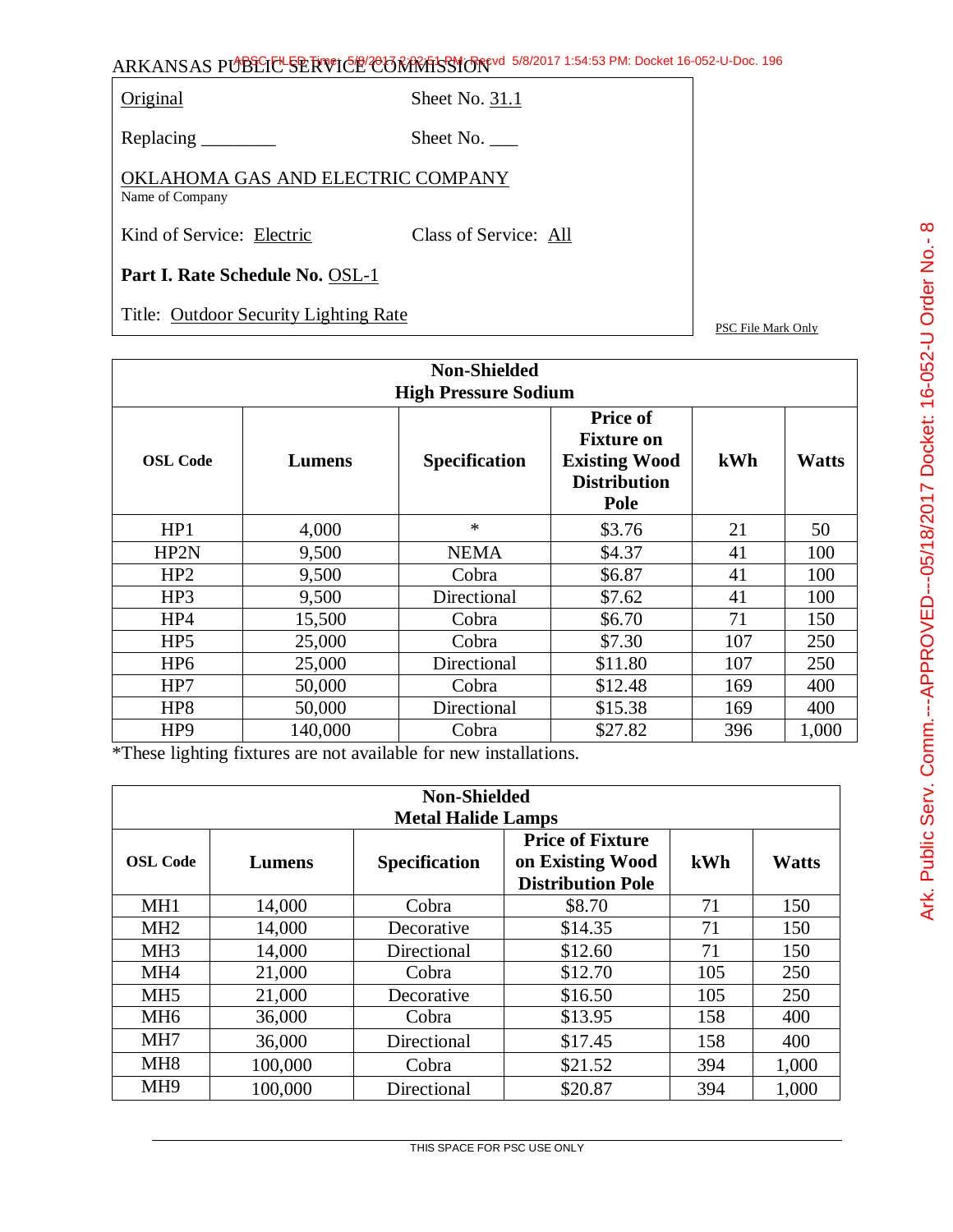Original Sheet No. 31.2

Replacing \_\_\_\_\_\_\_\_\_ Sheet No. \_\_\_

OKLAHOMA GAS AND ELECTRIC COMPANY Name of Company

Kind of Service: Electric Class of Service: All

**Part I. Rate Schedule No.** OSL-1

Title: Outdoor Security Lighting Rate

PSC File Mark Only

| <b>Shielded</b><br><b>High Pressure Sodium</b> |        |                      |                                                                                                    |     |              |
|------------------------------------------------|--------|----------------------|----------------------------------------------------------------------------------------------------|-----|--------------|
| <b>OSL Code</b>                                | Lumens | <b>Specification</b> | <b>Price of</b><br><b>Fixture on</b><br><b>Existing Wood</b><br><b>Distribution</b><br><b>Pole</b> | kWh | <b>Watts</b> |
| HPSS1                                          | 9,500  | Cobra                | \$8.62                                                                                             | 41  | 100          |
| HPSS <sub>2</sub>                              | 9,500  | Post Top             | \$11.62                                                                                            | 41  | 100          |
| HPSS3                                          | 25,000 | Cobra                | \$8.62                                                                                             | 107 | 250          |
| HPSS4                                          | 25,000 | Decorative           | \$14.00                                                                                            | 107 | 250          |
| HPSS <sub>5</sub>                              | 50,000 | Cobra                | \$9.48                                                                                             | 169 | 400          |

|        | <b>Standard Replacement Guide Designated by the Company**</b> |                                       |     |  |  |  |
|--------|---------------------------------------------------------------|---------------------------------------|-----|--|--|--|
|        | <b>From: Mercury Vapor Units</b>                              | <b>To: High Pressure Sodium Units</b> |     |  |  |  |
| Lumens | kWh                                                           | <b>Lumens</b>                         | kWh |  |  |  |
| 3,600  | 41                                                            | 9,500                                 | 41  |  |  |  |
| 7,000  | 71                                                            | 9,500                                 | 41  |  |  |  |
| 11,500 | 103                                                           | 15,500                                |     |  |  |  |
| 20,000 | 161                                                           | 25,000                                | 107 |  |  |  |
| 40,000 | 272                                                           | 50,000                                | 169 |  |  |  |
| 60,000 | 383                                                           | 50,000                                | 169 |  |  |  |

\*\*Customers will be notified of the replacement change and any pricing change that results.

B. ADDITIONAL CHARGES: If an extension of the Company's secondary circuit and a new support pole for the security light is required, the above monthly rate shall be increased for each pole installed as follows: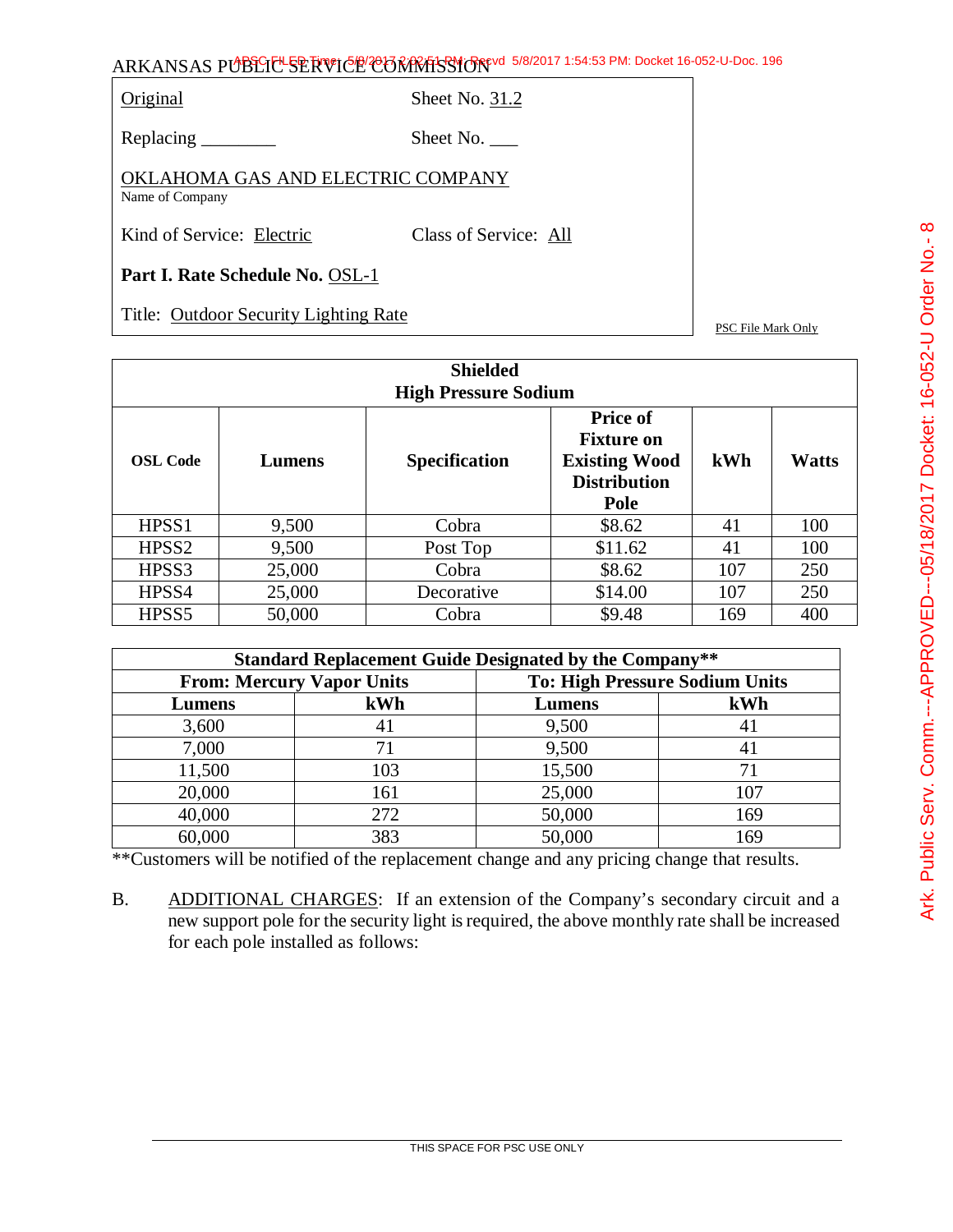Original Sheet No. 31.3

Replacing Sheet No.

OKLAHOMA GAS AND ELECTRIC COMPANY Name of Company

Kind of Service: Electric Class of Service: All

**Part I. Rate Schedule No.** OSL-1

Title: Outdoor Security Lighting Rate

PSC File Mark Only

| <b>Poles</b>    |             |                                |                                             |  |
|-----------------|-------------|--------------------------------|---------------------------------------------|--|
| <b>OSL Code</b> | Length      | <b>Specification</b>           | <b>Price of</b><br><b>Distribution Pole</b> |  |
| P <sub>1</sub>  | 30'         | <b>Standard Wood Pole</b>      | \$6.40                                      |  |
| P <sub>2</sub>  | 35'         | <b>Standard Wood Pole</b>      | \$7.50                                      |  |
| P <sub>3</sub>  | 40'         | <b>Standard Wood Pole</b>      | \$8.10                                      |  |
| <b>P4</b>       | 45'         | <b>Standard Wood Pole</b>      | \$8.70                                      |  |
| P <sub>5</sub>  | 50'         | <b>Standard Wood Pole</b>      | \$11.20                                     |  |
| P <sub>6</sub>  | $14' - 19'$ | Standard Pole, Other than Wood | \$9.80                                      |  |
| P7              | $20' - 24'$ | Standard Pole, Other than Wood | \$11.30                                     |  |
| P <sub>8</sub>  | $25' - 27'$ | Standard Pole, Other than Wood | \$13.00                                     |  |
| P <sub>9</sub>  | $28' - 32'$ | Standard Pole, Other than Wood | \$13.40                                     |  |
| P <sub>10</sub> | $33' - 37'$ | Standard Pole, Other than Wood | \$16.70                                     |  |
| <b>P11</b>      | $38' - 42'$ | Standard Pole, Other than Wood | \$20.30                                     |  |
| P <sub>12</sub> | $43' - 47'$ | Standard Pole, Other than Wood | \$21.70                                     |  |

Overhead wiring is considered a span of 150' or less.

Underground wiring will be available at the above rate plus \$3.20 per month where the amount of required buried cable does not exceed, on the average, 150' per pole.

An amount payable in advance and without right of refund shall be charged equal to the average installed cost per foot of buried cable in excess of 150' per pole. Where underground wiring is desired, and paving or other obstructions, such as rock, etc., exist, the consumer shall be required to perform all trenching, install duct furnished by the Company, backfill, and complete the paving to the mutual satisfaction of all parties concerned or pay to the Company in advance and without right of refund an amount equal to this additional construction cost.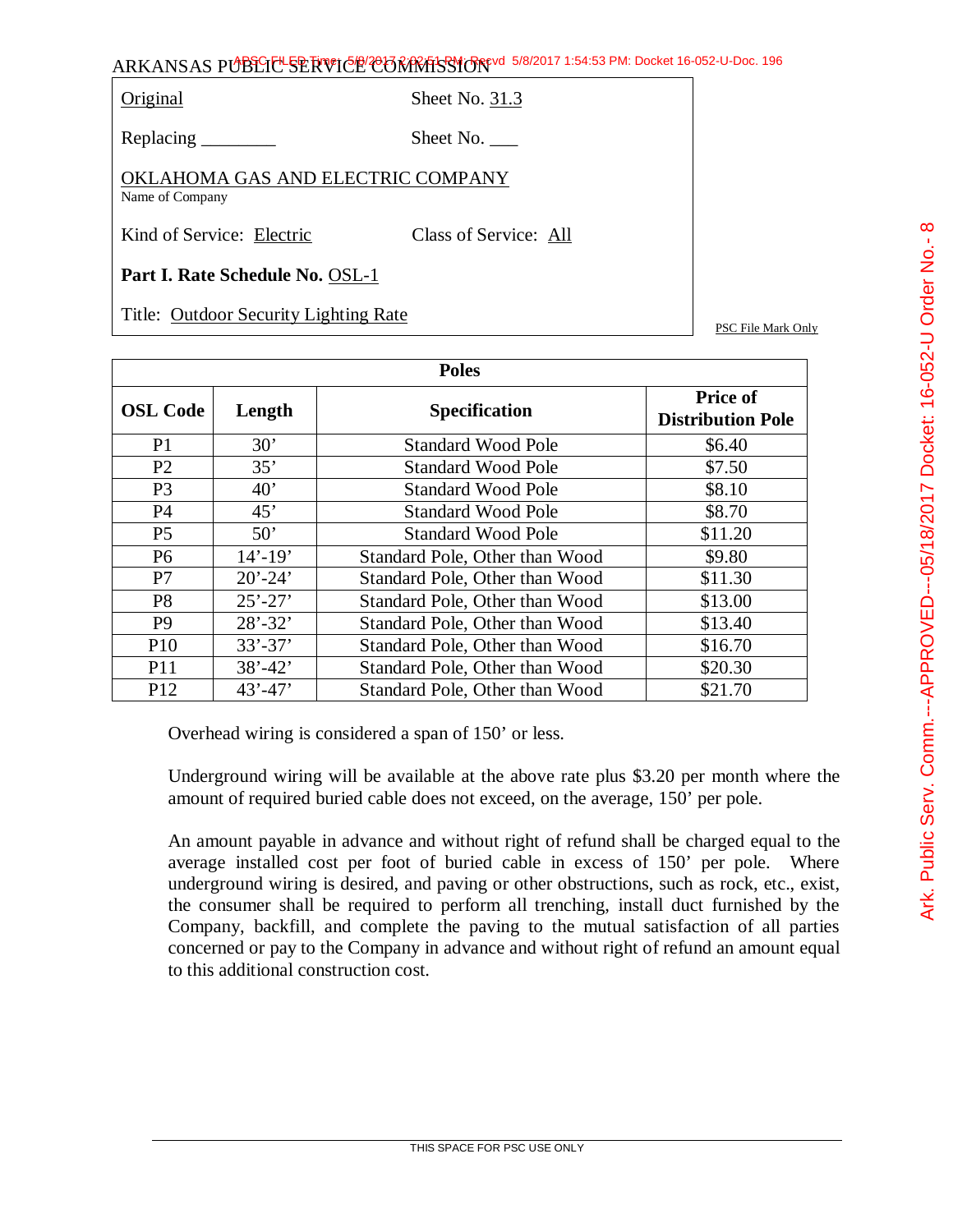| ARKANSAS PUBLIC SERVICE CONTRASSION 5/8/2017 1:54:53 PM: Docket 16-052-U-Doc. 196 |  |
|-----------------------------------------------------------------------------------|--|
|-----------------------------------------------------------------------------------|--|

| Original                                             | Sheet No. 31.4        |                    |
|------------------------------------------------------|-----------------------|--------------------|
|                                                      | Sheet No.             |                    |
| OKLAHOMA GAS AND ELECTRIC COMPANY<br>Name of Company |                       |                    |
| Kind of Service: Electric                            | Class of Service: All |                    |
| Part I. Rate Schedule No. OSL-1                      |                       |                    |
| Title: Outdoor Security Lighting Rate                |                       | PSC File Mark Only |

If a hand-set pole is required due to the inaccessibility of the pole location, an additional calculated charge will be required. This additional charge will only cover labor items, not material. If any additional trenching is required, due to the hand-set pole, the customer is responsible to pay the full cost for trenching including applicable material charges. These charges shall be paid to the Company in advance of construction and without right of refund.

### C. ORNAMENTAL TYPE LIGHTING FIXTURES:

The following standard ornamental or decorative type of lighting fixtures with Underground wiring are offered by the Company to supply lighting for specific Applications:

|                    | <b>Ornamental Lighting</b> |                                                                                                  |                                                                         |     |              |  |
|--------------------|----------------------------|--------------------------------------------------------------------------------------------------|-------------------------------------------------------------------------|-----|--------------|--|
| <b>OSL</b><br>Code | Lumens                     | <b>Specification</b>                                                                             | <b>Price of Fixture</b><br>on Existing Wood<br><b>Distribution Pole</b> | kWh | <b>Watts</b> |  |
| OL1                | 9,500                      | High pressure sodium contemporary<br>post top luminaire on 19' steel pole<br>(OGE Standard D540) | \$11.32                                                                 | 41  | 100          |  |

Where the amount of required buried cable exceeds an average of 150 feet per Fixture, an amount equal to the average installed cost per foot of buried cable times the footage in excess of 150 feet per fixture shall be paid to the Company in advance of construction and without the right of refund.

ADDITIONAL FACILITIES: If additional facilities other than listed above are required, the customer shall pay an additional monthly charge equal to 1.5% of the installed cost of such additional facilities.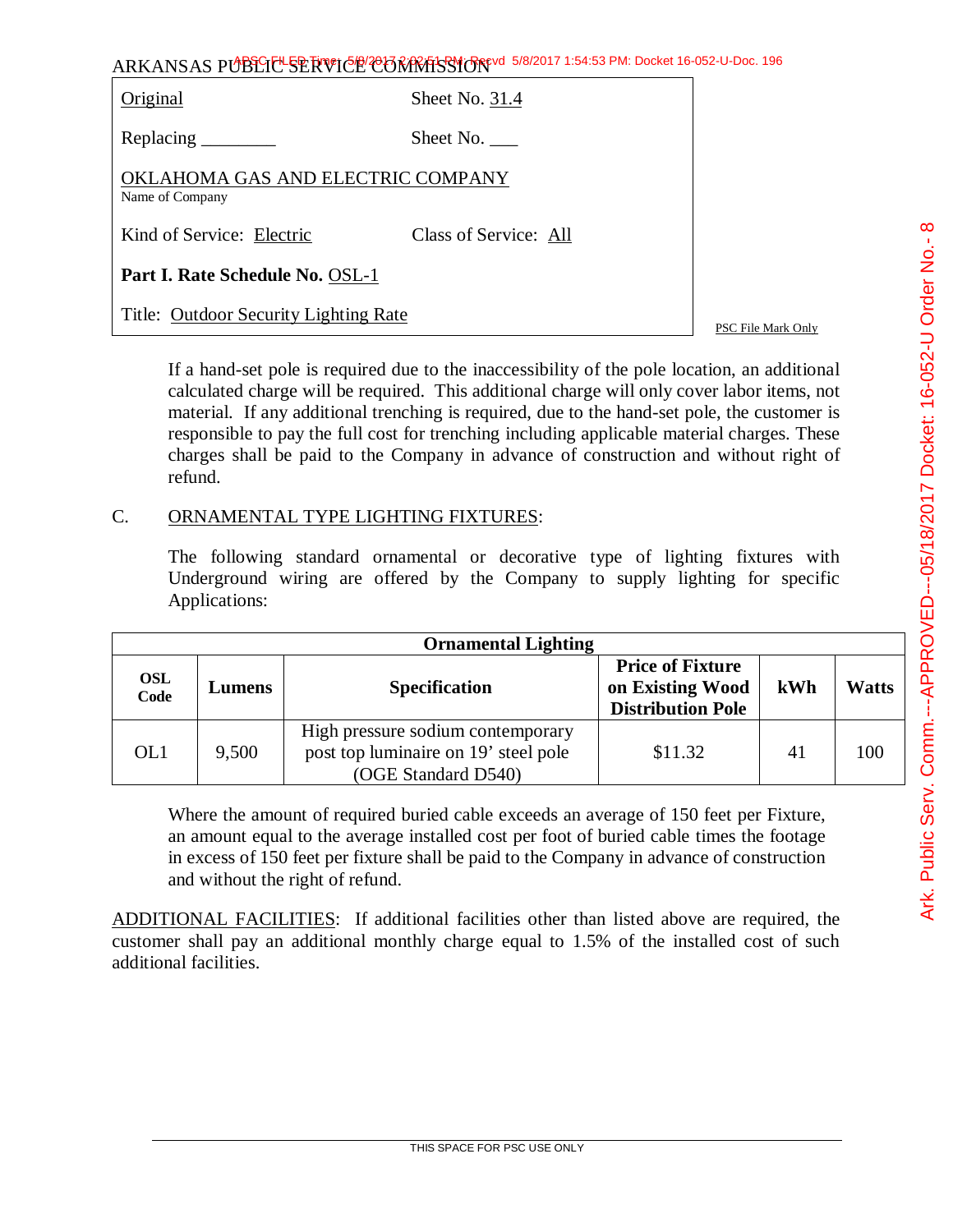| ARKANSAS PUBLICE SERVICE CORRATSSION 5/8/2017 1:54:53 PM: Docket 16-052-U-Doc. 196 |  |
|------------------------------------------------------------------------------------|--|
|                                                                                    |  |

| Original                                             | Sheet No. 31.5        |
|------------------------------------------------------|-----------------------|
|                                                      | Sheet No. $\_\_$      |
| OKLAHOMA GAS AND ELECTRIC COMPANY<br>Name of Company |                       |
| Kind of Service: Electric                            | Class of Service: All |
| Part I. Rate Schedule No. OSL-1                      |                       |
| Title: Outdoor Security Lighting Rate                |                       |

PSC File Mark Only

SPECIAL OR NON-STANDARD FACILITIES: Whenever the consumer requests the Company to install special or non-standard facilities hereunder and there is no engineering, construction, safety, legal or practical reason which would, in the Company's judgment, make such installation inadvisable, the Company will make such installations provided the consumer pays to the Company, in advance and without right of refund, an amount equal to the difference between the installed cost of the special or non-standard facilities and the installed cost of comparable standard facilities. The monthly rate shall be as stated above for the comparable standard facilities.

In lieu of such lump sum payment in advance and subject to approval by the Company, the consumer may elect to pay to the Company a monthly charge equal to 1.5% of the additional difference between the installed costs as stated above.

"Standard facilities" shall mean those facilities approved and shown in OG&E Construction Standards.

RIDERS: Applicable Riders which adjust this Rate Schedule are listed in Rate Schedule No. RSR, Tables of Riders Applicable to Rate Schedules.

INSTALLATION OF UNITS: The Company's standard lighting fixture shall consist of the following type and size. Other types and sizes of lighting fixtures shall not be available for new installations:

| Lumens  | Type                        |
|---------|-----------------------------|
| 9,500   | <b>High Pressure Sodium</b> |
| 15,500  | <b>High Pressure Sodium</b> |
| 25,000  | <b>High Pressure Sodium</b> |
| 50,000  | <b>High Pressure Sodium</b> |
| 140,000 | <b>High Pressure Sodium</b> |
| 14,000  | Metal Halide                |
| 21,000  | <b>Metal Halide</b>         |
| 36,000  | <b>Metal Halide</b>         |
| 100,000 | <b>Metal Halide</b>         |

 $\infty$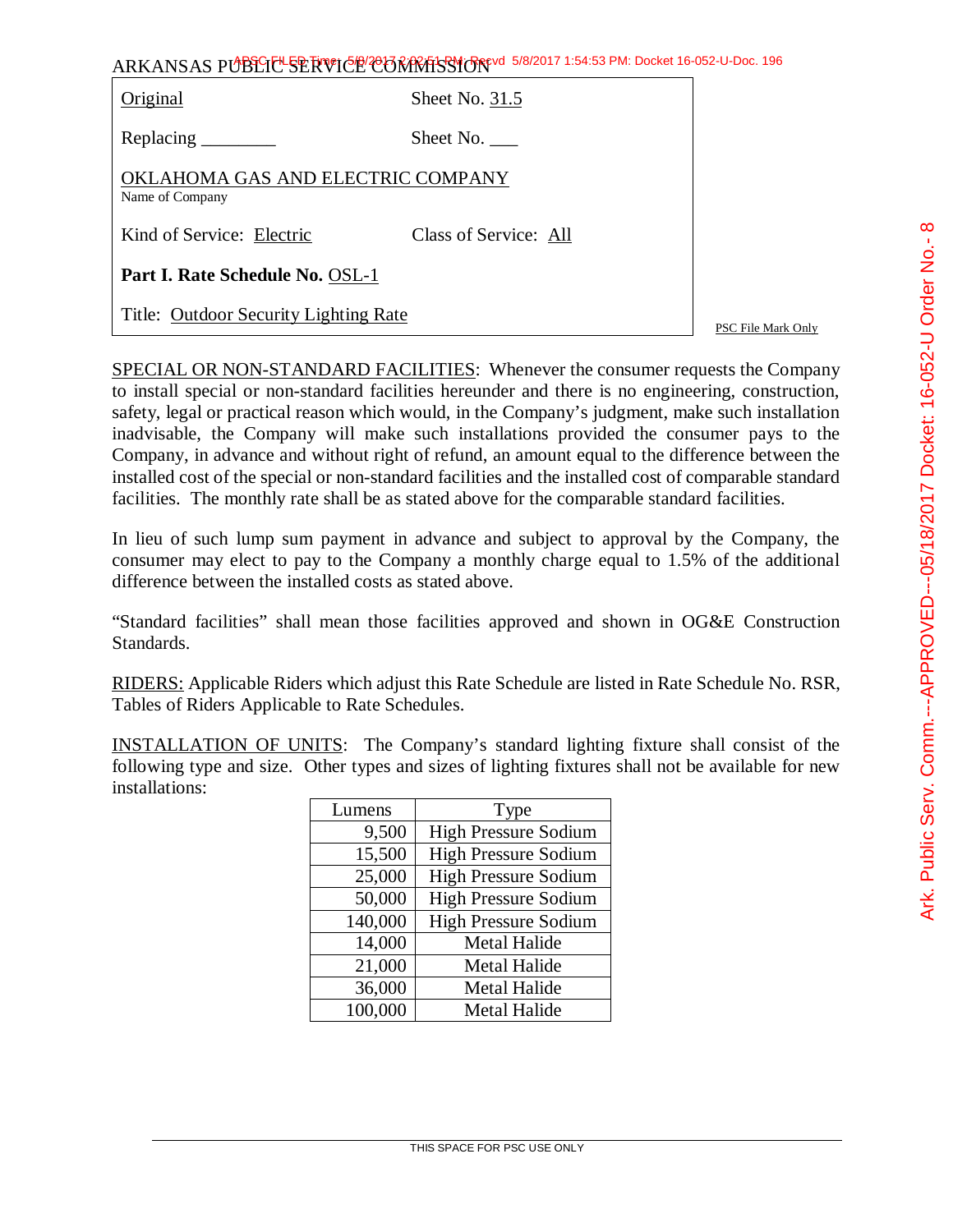| ARKANSAS PUBLICLSERVICE CONRESSION 5/8/2017 1:54:53 PM: Docket 16-052-U-Doc. 196 |                       |                    |  |
|----------------------------------------------------------------------------------|-----------------------|--------------------|--|
| Original                                                                         | Sheet No. 31.6        |                    |  |
| Replacing _________                                                              | Sheet No. $\_\_$      |                    |  |
| OKLAHOMA GAS AND ELECTRIC COMPANY<br>Name of Company                             |                       |                    |  |
| Kind of Service: Electric                                                        | Class of Service: All |                    |  |
| Part I. Rate Schedule No. OSL-1                                                  |                       |                    |  |
| Title: Outdoor Security Lighting Rate                                            |                       | PSC File Mark Only |  |

### GENERAL PROVISIONS:

- 1) The customer shall furnish to the Company, without cost to the Company and on forms suitable to, all rights, permits and easements necessary to permit the installation and maintenance of the Company's facilities on private property where and as needed by the Company in providing service hereunder.
- 2) The facilities furnished by the Company shall remain the property of the Company.
- 3) The facilities for lighting shall be installed at a mutually agreeable location on the consumer's premises. The location shall be accessible to Company trucks when the length of the support bracket exceeds four feet, the luminaire exceeds 11,500 lumens or the pole is of such type or material which will not permit the use of lineman's climbers.
- 4) In the case which would necessitate an excessive expenditure for a long extension or special facilities, the Company may require a guarantee of revenue or a prepayment sufficient to justify the necessary expenditure.
- 5) Replacement of existing, non-failed operational non-shielded lighting fixtures will be based upon several factors. These factors will include, but are not limited to: length of service of replaced fixtures; the number of replacements; and the quantity of overtime, equipment and costs required in making the replacement(s). Replacement and removals requested by the customer will be made on a schedule agreeable to all parties. If the quantity of replacements or removals cannot be completed with normal resources in the time frame requested, the Company may contract with additional resources to meet the requested time frame. All costs that are above normal lighting operating, maintenance, and replacement will be considered and may be collected from the requesting party. The requesting customer will be informed of any additional cost prior to the change-out or removal.